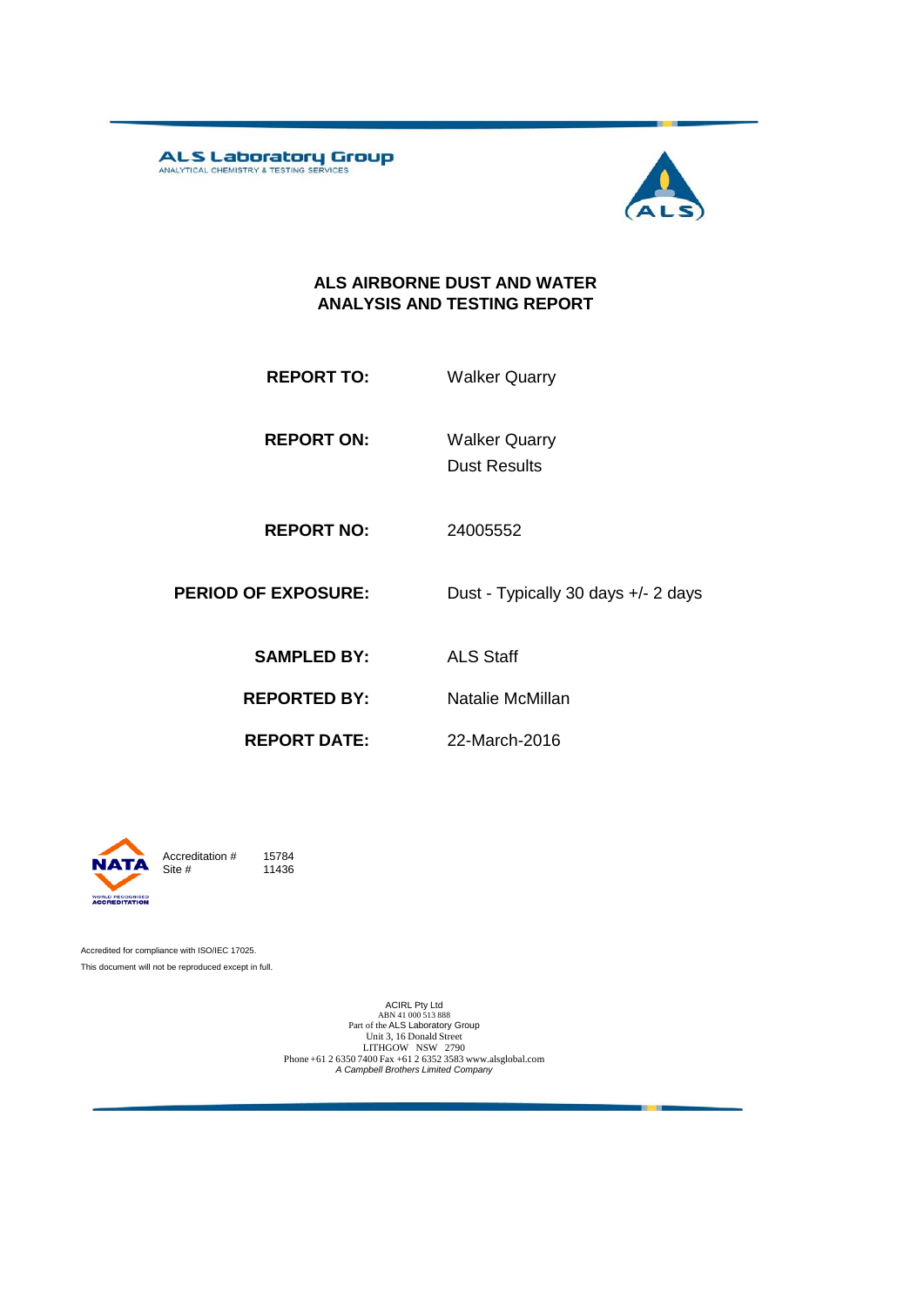# **ALS AIRBORNE DUST ANALYSIS AND TESTING REPORT**

## **WALKER QUARRY**

Month<br>Date Replaced 12/02/2016 Date Replaced 12/02/2016<br>Date Collected 15/03/2016 Date Collected

### **DUST DEPOSITION RESULTS**

(g/m²/month)

| <b>GAUGE NO.</b> | <b>INSOLUBLE SOLIDS</b> | *COMBUSTIBLE MATTER | <u>**ASH</u> |  |
|------------------|-------------------------|---------------------|--------------|--|
| DG#2             | 0.7                     | 0.4                 | 0.3          |  |
| DG#4             | 1.6                     | 0.5                 | 11           |  |

No. of days exposed: 32

\* Result Calculated \*\* Incombustible Matter Analysed in accordance with AS3580.10.1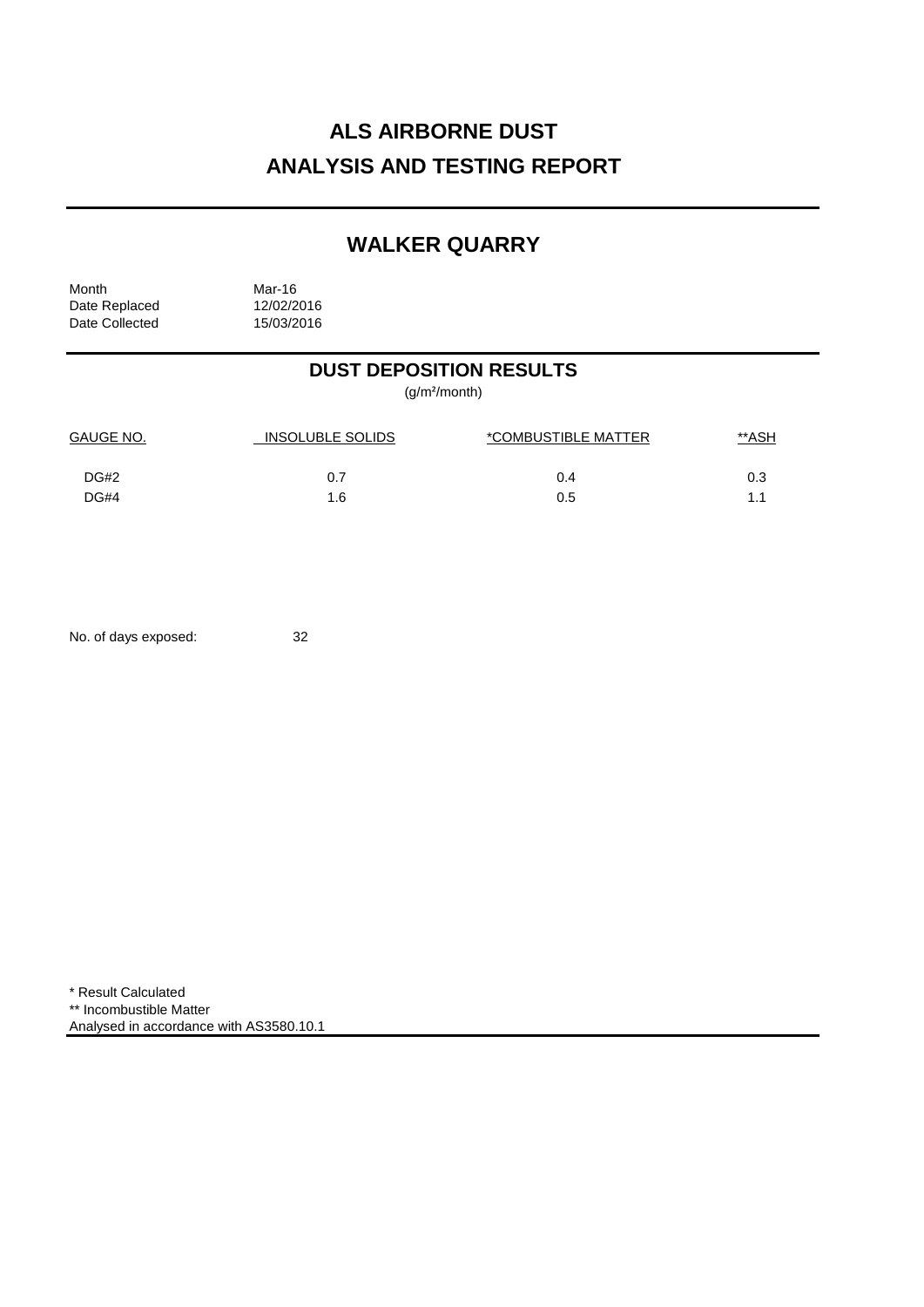# **ALS AIRBORNE DUST ANALYSIS AND TESTING REPORT**

### **WALKER QUARRY**

| Month          | Mar-16     |
|----------------|------------|
| Date Replaced  | 12/02/2016 |
| Date Collected | 15/03/2016 |

#### **DUST GAUGE OBSERVATION**

| <b>GAUGE</b> | <b>ANALYSIS OBSERVATIONS</b>                                                     |  |
|--------------|----------------------------------------------------------------------------------|--|
| <b>DG#2</b>  | Clear, insects, organic matter, fine brown/grey dust & coarse<br>brown/grey dust |  |
| <b>DG#4</b>  | Clear, insects, fine brown/grey dust & coarse brown/grey dust                    |  |

Analysed in accordance with AS3580.10.1